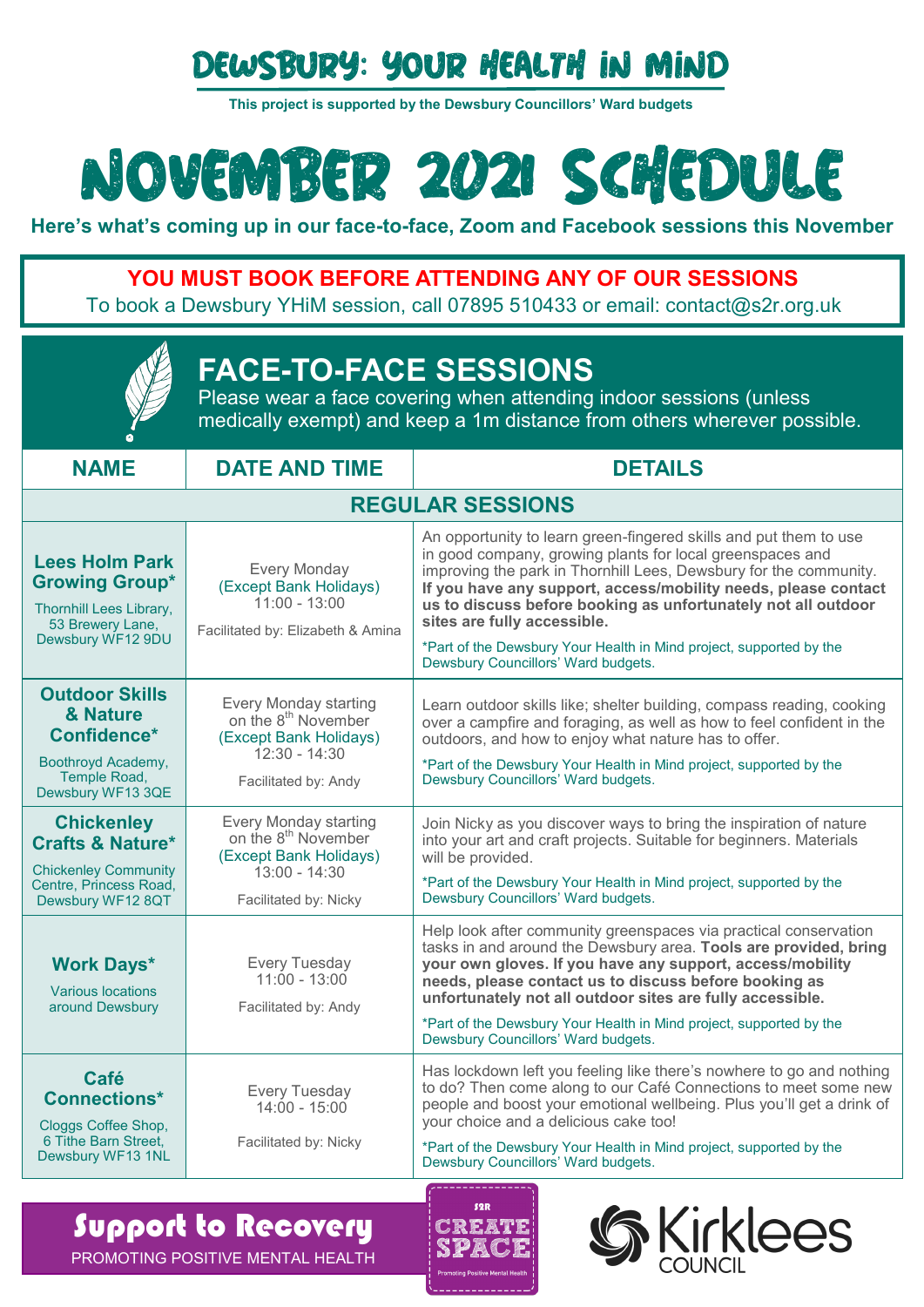**YOU MUST BOOK BEFORE ATTENDING ANY OF OUR SESSIONS**

To book a Dewsbury YHiM session, call 07895 510433 or email: contact@s2r.org.uk

| <b>FACE-TO-FACE SESSIONS</b><br>Age restrictions apply: some sessions are family-friendly, others are for 18+<br>years, so please check when you book to make sure the session is suitable. |                                                                             |                                                                                                                                                                                                                                                                                                                                             |  |
|---------------------------------------------------------------------------------------------------------------------------------------------------------------------------------------------|-----------------------------------------------------------------------------|---------------------------------------------------------------------------------------------------------------------------------------------------------------------------------------------------------------------------------------------------------------------------------------------------------------------------------------------|--|
| <b>NAME</b>                                                                                                                                                                                 | <b>DATE AND TIME</b>                                                        | <b>DETAILS</b>                                                                                                                                                                                                                                                                                                                              |  |
| <b>Wednesday</b><br>Wanderers*<br>Earlsheaton Park.<br><b>Cross Park Street,</b><br>Dewsbury WF12 8AG                                                                                       | Every Wednesday<br>$10:00 - 11:00$<br>Facilitated by: Nicky                 | Join our friendly group for a gentle stroll around Earlsheaton Park<br>and the surrounding area. We will meet by the swings in the park.<br>Feel free to bring a warm drink with you.<br>*Part of the Dewsbury Your Health in Mind project, supported by the<br>Dewsbury Councillors' Ward budgets.                                         |  |
| <b>Friday</b><br>Wanderers*<br><b>Crow Nest Park.</b><br>Heckmondwike Road.<br>Dewsbury WF13 2SG                                                                                            | <b>Every Friday</b><br>$09:30 - 10:30$<br>Facilitated by: Waheeda           | Join this friendly, women-only group for a gentle stroll around Crow<br>Nest Park. We will meet at the front of the museum. Feel free to<br>bring a warm drink with you.<br>*Part of the Dewsbury Your Health in Mind project, supported by the<br>Dewsbury Councillors' Ward budgets.                                                      |  |
| <b>8TH - 14TH NOVEMBER</b>                                                                                                                                                                  |                                                                             |                                                                                                                                                                                                                                                                                                                                             |  |
| <b>Beginners</b><br>Embroidery*<br>Boothroyd Academy,<br>Temple Road,<br>Dewsbury WF13 3QE                                                                                                  | Tuesday 9 <sup>th</sup> November<br>$12:30 - 14:30$<br>Facilitated by: Kim  | Come and learn some beginners embroidery techniques that can be<br>used as building blocks for larger projects. To book your place,<br>email: A.Reeve@focus-trust.co.uk or call: 01924 450289 and<br>ask for Mandi.<br>*Part of the Dewsbury Your Health in Mind project, supported by the<br>Dewsbury Councillors' Ward budgets.           |  |
| <b>29TH NOVEMBER - 5TH DECEMBER</b>                                                                                                                                                         |                                                                             |                                                                                                                                                                                                                                                                                                                                             |  |
| <b>Invisible</b><br>Mending*<br>Boothroyd Academy,<br>Temple Road,<br>Dewsbury WF13 3QE                                                                                                     | Tuesday 30 <sup>th</sup> November<br>$12:30 - 14:30$<br>Facilitated by: Kim | Learn how to repair and patch clothing in a way that celebrates the<br>repairing process and turns it into a work of art!<br>To book your place, email: A.Reeve@focus-trust.co.uk or call:<br>01924 450289 and ask for Mandi.<br>*Part of the Dewsbury Your Health in Mind project, supported by the<br>Dewsbury Councillors' Ward budgets. |  |

**These sessions are open to Dewsbury residents aged 16+ only.**

**To keep everybody safe, there will be a limited number of places on each session. We ask that you please only attend a session if you have booked in advance.**

**Hand sanitising stations are available at the allotments and polytunnels. Please bring your own refreshments.**

**Please do not attend if you feel unwell or if you have symptoms of COVID-19.**